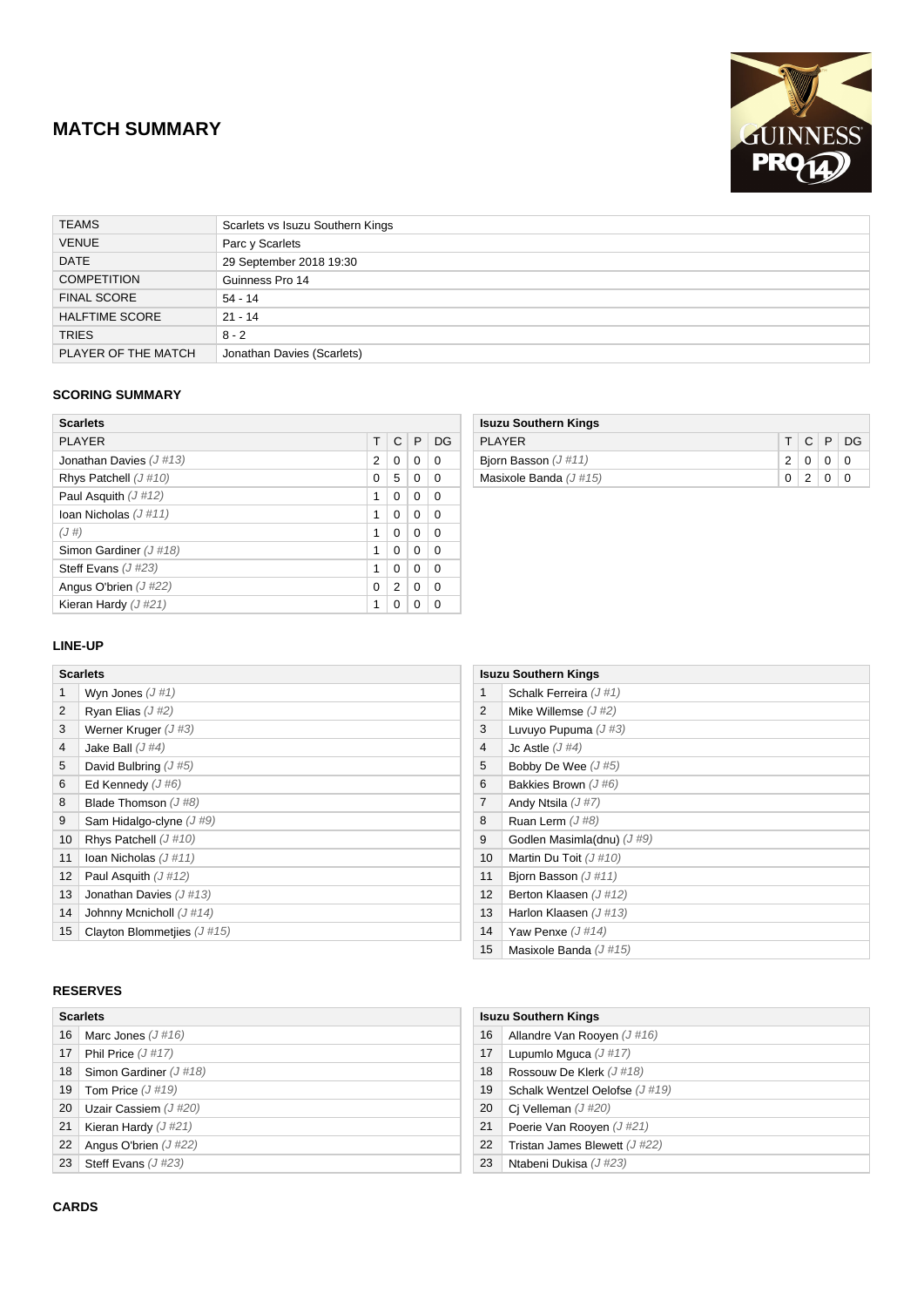| <b>Scarlets</b> |  |                       |  |
|-----------------|--|-----------------------|--|
| # Player        |  | White Blue Yellow Red |  |
| None            |  |                       |  |

|    | <b>Isuzu Southern Kings</b> |  |  |                       |  |  |  |
|----|-----------------------------|--|--|-----------------------|--|--|--|
| ed | # Plaver                    |  |  | White Blue Yellow Red |  |  |  |
|    | None                        |  |  |                       |  |  |  |
|    |                             |  |  |                       |  |  |  |

# **COMMENTARY**

|              | <b>TIME EVENT</b>        | <b>PLAYER</b>                          | <b>TEAM</b>                 | <b>COMMENT</b>        |  |  |  |
|--------------|--------------------------|----------------------------------------|-----------------------------|-----------------------|--|--|--|
|              | <b>GAME STARTED</b>      |                                        |                             |                       |  |  |  |
| 0'           | <b>First Half Start</b>  | <b>Rhys Patchell</b>                   | <b>Scarlets</b>             |                       |  |  |  |
| 9'           | Try                      | Jonathan Davies                        | <b>Scarlets</b>             |                       |  |  |  |
| 10'          | Conversion               | <b>Rhys Patchell</b>                   | <b>Scarlets</b>             |                       |  |  |  |
| 15'          | Try                      | Paul Asquith                           | <b>Scarlets</b>             |                       |  |  |  |
| 16'          | Conversion               | <b>Rhys Patchell</b>                   | <b>Scarlets</b>             |                       |  |  |  |
| $20^{\circ}$ | Try                      | <b>Bjorn Basson</b>                    | <b>Isuzu Southern Kings</b> |                       |  |  |  |
| 21'          | Conversion               | Masixole Banda                         | Isuzu Southern Kings        |                       |  |  |  |
| 24'          | Try                      | Jonathan Davies                        | <b>Scarlets</b>             |                       |  |  |  |
| 24'          | Conversion               | <b>Rhys Patchell</b>                   | <b>Scarlets</b>             |                       |  |  |  |
| 33'          | Try                      | Bjorn Basson                           | Isuzu Southern Kings        |                       |  |  |  |
| 34'          | Conversion               |                                        |                             |                       |  |  |  |
| 35'          |                          | Masixole Banda<br><b>Bakkies Brown</b> | Isuzu Southern Kings        |                       |  |  |  |
|              | Player Off               | CJ Velleman                            | Isuzu Southern Kings        | Injury                |  |  |  |
| $35^{\circ}$ | Player On                |                                        | Isuzu Southern Kings        | Injury for 6          |  |  |  |
|              | <b>HALF TIME</b>         |                                        |                             |                       |  |  |  |
| 40'          | Second Half End          | Masixole Banda                         | <b>Isuzu Southern Kings</b> |                       |  |  |  |
| 42'          | Try                      | Ioan Nicholas                          | <b>Scarlets</b>             |                       |  |  |  |
| 43'          | Conversion               | <b>Rhys Patchell</b>                   | Scarlets                    |                       |  |  |  |
| 43'          | Player Off               | Schalk Ferreira                        | Isuzu Southern Kings        | Tactical              |  |  |  |
| 43'          | Player On                | Lupumlo Mguca                          | Isuzu Southern Kings        | Tactical for 1        |  |  |  |
| 46           | Player Off               | Luvuyo Pupuma                          | Isuzu Southern Kings        | Tactical              |  |  |  |
| 46           | Player On                | Rossouw De Klerk                       | Isuzu Southern Kings        | Tactical for 3        |  |  |  |
| 58'          | Try                      |                                        | <b>Scarlets</b>             |                       |  |  |  |
| 59'          | Conversion               | <b>Rhys Patchell</b>                   | <b>Scarlets</b>             |                       |  |  |  |
| 60'          | Player Off               | Ryan Elias                             | <b>Scarlets</b>             | Tactical              |  |  |  |
| 60'          | Player Off               | Rossouw De Klerk                       | Isuzu Southern Kings        | Injury                |  |  |  |
| 60'          | Player On                | Marc Jones                             | <b>Scarlets</b>             | Tactical for 2        |  |  |  |
| 60'          | Player On                | Luvuyo Pupuma                          | Isuzu Southern Kings        | Injury for 18         |  |  |  |
| 60'          | Player Off               | Werner Kruger                          | <b>Scarlets</b>             | Tactical              |  |  |  |
| 60'          | Player Off               | Simon Gardiner                         | <b>Scarlets</b>             | Tactical for 3        |  |  |  |
| 60           | Player Off               | <b>Blade Thomson</b>                   | <b>Scarlets</b>             | Tactical              |  |  |  |
| 60           | Player On                | Uzair Cassiem                          | <b>Scarlets</b>             | Tactical for 8        |  |  |  |
| 60           | Player Off               | Johnny McNicholl                       | <b>Scarlets</b>             | Tactical              |  |  |  |
| 60           | Player On                | <b>Steff Evans</b>                     | <b>Scarlets</b>             | Tactical for 14       |  |  |  |
| 62           | Player Off               | Bobby De Wee                           | <b>Isuzu Southern Kings</b> | Tactical              |  |  |  |
| 62'          | Player On                | <b>Schalk Wentzel Oelofse</b>          | <b>Isuzu Southern Kings</b> | <b>Tactical for 4</b> |  |  |  |
| 63'          | Player Off               | Jake Ball                              | Scarlets                    | Tactical              |  |  |  |
| 63           | Player On                | Tom Price                              | Scarlets                    | Tactical for 4        |  |  |  |
| 63'          | Player Off               | <b>Rhys Patchell</b>                   | <b>Scarlets</b>             | Tactical              |  |  |  |
| 63'          | Player On                | Angus O'Brien                          | <b>Scarlets</b>             | Tactical              |  |  |  |
| 65'          | Try                      | Simon Gardiner                         | <b>Scarlets</b>             |                       |  |  |  |
| 65'          | <b>Missed Conversion</b> | Angus O'Brien                          | <b>Scarlets</b>             |                       |  |  |  |
| 67'          | Player Off               | Mike Willemse                          | <b>Isuzu Southern Kings</b> | Tactical              |  |  |  |
| 67'          | Player On                | Allandre Van Rooyen                    | <b>Isuzu Southern Kings</b> | Tactical for 2        |  |  |  |
| 67'          | Player Off               | Luvuyo Pupuma                          | <b>Isuzu Southern Kings</b> | Tactical              |  |  |  |
| 67'          | Player On                | Rossouw De Klerk                       | <b>Isuzu Southern Kings</b> | Tactical for 3        |  |  |  |
| 67'          | Player Off               | Harlon Klaasen                         | <b>Isuzu Southern Kings</b> | Tactical              |  |  |  |
| 67'          | Player On                | <b>Tristan James Blewett</b>           | <b>Isuzu Southern Kings</b> | Tactical for 13       |  |  |  |
| 67'          | Player Off               | Martin Du Toit                         | Isuzu Southern Kings        | Tactical              |  |  |  |
| 67           | Player On                | Ntabeni Dukisa                         | Isuzu Southern Kings        | Tactical for 10       |  |  |  |
| 72'          | Try                      | <b>Steff Evans</b>                     | Scarlets                    |                       |  |  |  |
| 74'          | Conversion               | Angus O'Brien                          | Scarlets                    |                       |  |  |  |
| 80'          | Try                      | Kieran Hardy                           | Scarlets                    |                       |  |  |  |
| 81'          | Conversion               | Angus O'Brien                          | Scarlets                    |                       |  |  |  |
| 81'          | Second Half End          |                                        |                             |                       |  |  |  |
| 81'          | Full Time                |                                        |                             |                       |  |  |  |
| 107          | Player Off               | Hidalgo-Clyne Hidalgo-Clyne            | <b>Scarlets</b>             | Tactical              |  |  |  |
| 107          | Player Off               | Kieran Hardy                           | <b>Scarlets</b>             | Tactical              |  |  |  |